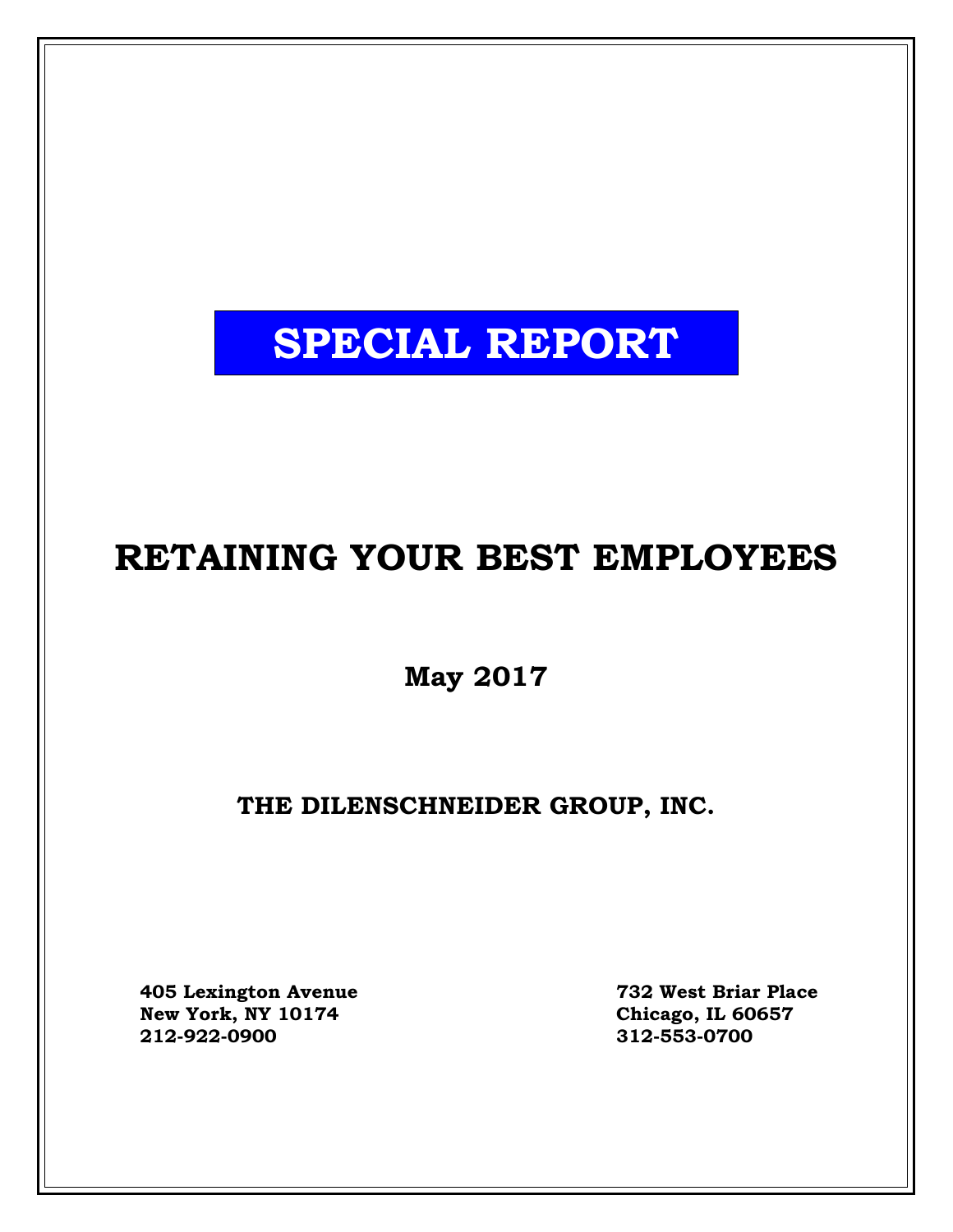With a new Administration in Washington, rapid and constant change is in the air. President Trump is pursuing a pro-growth agenda and if the tax and deregulation policies he's articulated come to pass, the economy could accelerate.

If that happens, employees who were once content to hang on to what they had in an economy growing at under 2 percent a year could see opportunity knocking.

Now is the time, therefore, to begin thinking about how to keep the employees you want to retain from leaving for what they might suddenly see as greener pastures.

# **Outlook Improving**

The evidence that positive economic change may be coming or at least anticipated is starting to mount. Unemployment is relatively low at 4.8 percent and with a modest upturn of investment in inventories, plants and other fixed assets, competition for new talent is ramping up.

Year-over-year earnings growth for the fourth quarter of 2016 tracked at about 7.5 percent, according to Thomson Reuters, with revenues up 5 percent from the year-ago period. Expect those trends to continue if President Trump's much anticipated economic policies succeed in accelerating growth. It is what Wall Street is betting on.

# **The Multiplier Effect**

New jobs, of course, have a multiplier effect on local economies. Enrico Moretti, a professor of economics at the University of California, Berkeley, says that for each new high-tech job in a city like Austin, Seattle or Boston, five additional jobs are ultimately created in the region, both skilled (lawyers, teachers, nurses) and so-called unskilled (waiters, hairdressers, carpenters.)

Most sectors have a multiplier effect, but innovation, Moretti adds, "has a disproportionate effect on the economy of American communities, the largest multiplier of all, about three times that of manufacturing."

# **Changing Workforce Demographics**

So you're hiring again. That's great, but what are you doing to keep valued employees from leaving? Retention is something management consultants and other experts say is now more important than ever.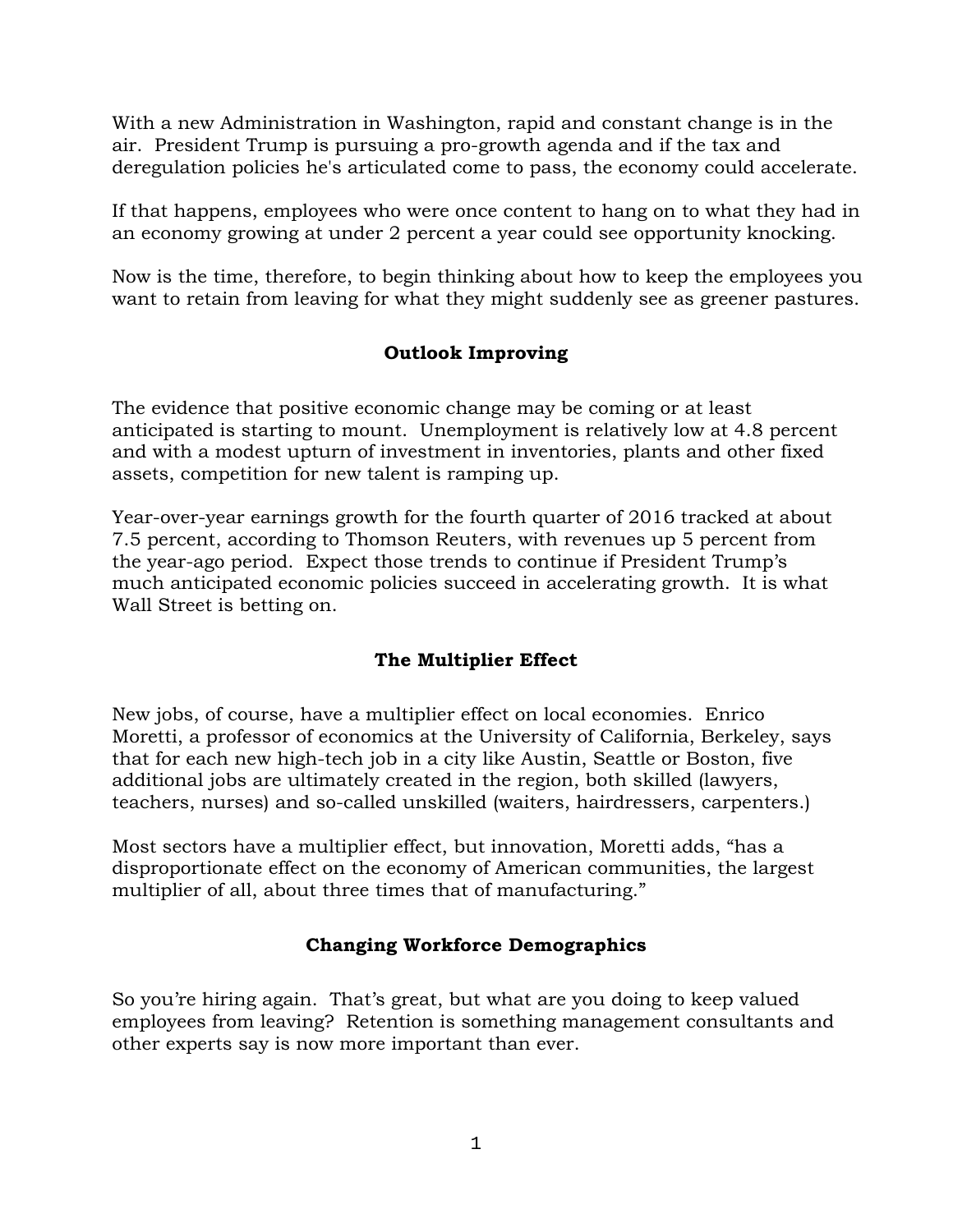The Bureau of Labor Statistics projects that within five years, *half the workforce* will be made up of millennials and Gen Z-ers, people who likely won't spend more than two years in the same job as they get lured away by hot new start-ups or opt for the "Gig Economy" or look for a major new assignment within their same organization. We have long since moved on from the days when eager recruits dreamed of spending their entire careers at one place.

A growing economy also means rising attrition rates, as employees leave for jobs they believe will engage them more and offer better growth opportunities. It's a seller's market, driven by both practical and emotional factors. The term "revolving door" is no longer the pejorative it once was, for the employer and the employee alike. In fact, if your departing employees go on to pastures that are recognized to be greener it can be a silver lining for you, as your reputation may increase. As *The Week* put it recently in an article covering a study of law-firm hiring practices, "The Upside of Losing Your Best People," you may become known as a "talent magnet" that can "attract younger talent at lower wages."

Real or perceived shortcomings in compensation, benefits and the degree to which their work is respected and acknowledged by managers thus become key elements in the decisions key employees make as to whether to stay or go.

A recent Deloitte *Human Capital Trends Report* showed that 78 percent of business leaders list employee engagement and retention as one of their top priorities. It is a consequential bottom-line issue: Factoring in recruitment fees, training and lost productivity, studies have shown that the cost of losing an employee is equal to 20 percent of their annual salary, more if the person makes more than \$50,000 a year.

# **Retaining the Best**

Do you worry your top talent will walk out the door? How do you keep that from happening?

McKinsey has long believed that too many companies simply throw money at executives and top performers during periods of organizational change (mergers, for example) or as a defensive move to deflect a competitor who starts picking off the low-hanging fruit of high-profile rainmakers (think investment banks or law firms that go on recruiting binges, for example.) Such money, McKinsey believes, is rarely well spent, since many of the recipients would have stayed anyway, and others have concerns that would not be solved simply by a bigger paycheck.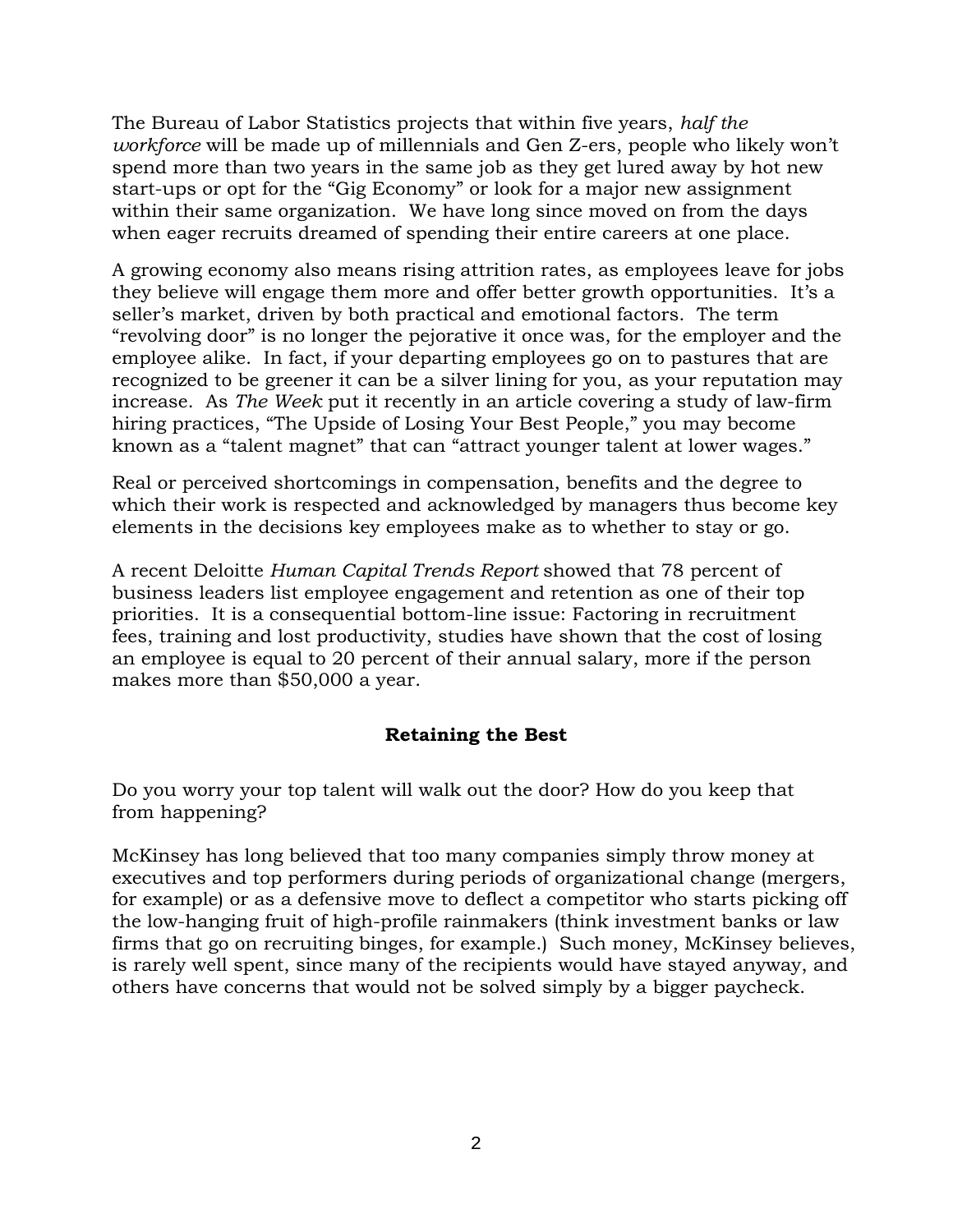Yes, draw up a list of all key players. But target only those who are most critical to the mission and are at the highest risk of leaving. Often this filtered list, which could involve as little as 10 percent of all employees, includes some "hidden gems" who are average performers or may be nearing retirement, but are critically important to day-to-day operations and to "delivering against longer-term business objectives." These people often have unexceptional performance records, but can have important institutional knowledge, direct relationships with key suppliers or customers or valuable technical skills that make the trains run on time.

No, these employees don't typically show up on an HR "high potential" list, but they are important nonetheless. In one merger it worked on, McKinsey found several sales support staffers who did basic tasks like filling orders and taking inventory, but they turned out to be just as important to the company's success as the star salespeople.

#### **Who Is At Risk**

Research abounds measuring all aspects of employee retention—a process that colors every aspect of the work experience. The process starts at the job interview, and continues through tangible elements such as training, mentoring and performance evaluations, to intangibles such as company culture and "live-work" policies. Explaining what all these studies mean has led to the development of a flourishing industry of workplace consultants.

For example, TINYpulse, which offers solutions to "employee engagement" problems, recently pointed to studies from Accenture, LinkedIn, Gallup and other sources for the top reasons that employees leave jobs:

**Their responsibilities don't match their job description.** 38% have left companies because they felt that their responsibilities were out of line with their job descriptions and their salaries.

**Their work isn't interesting, or they don't see its importance to the organization or they don't see where it leads for them.** 38% said they've left jobs because they found the work to be mind-numbingly boring. Almost 30% left because they didn't feel their work made a positive impact in their organization. And a lack of opportunity for advancement is the third most common reason why people leave their companies.

**They "burn out" from working long and inflexible hours.** 31% have left jobs because they were expected to log long hours regularly—and those hours had to be worked during specific times from specific locations.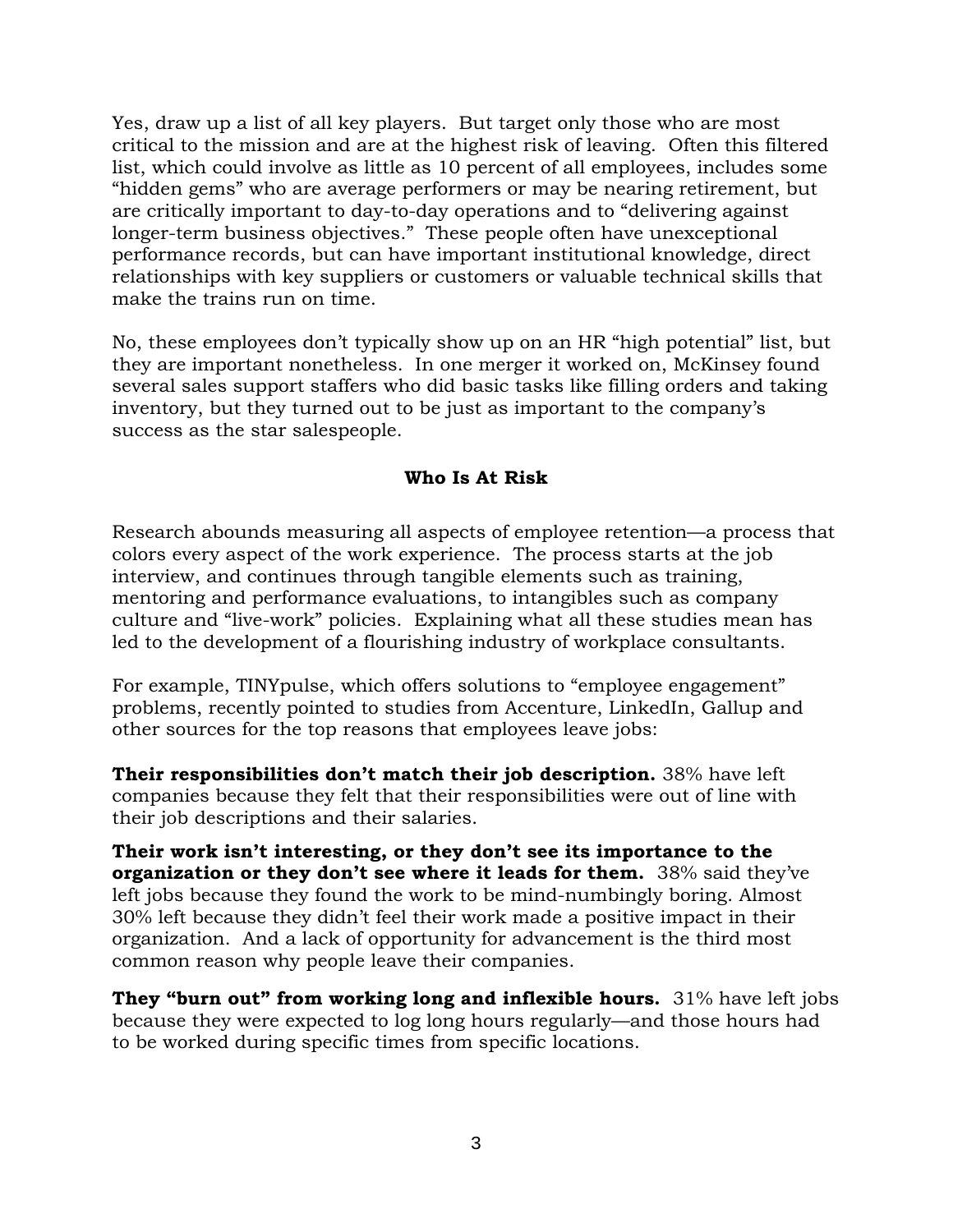**They don't receive feedback or recognition from their bosses.** 31% have moved on because their supervisors never gave them [feedback](https://www.tinypulse.com/blog/sk-employees-want-negative-feedback-from-managers) to help them develop their skills or didn't take enough proactive steps to recognize a job well done.

All these reasons can be addressed. As can additional ones such as "lack of connection with co-workers" and "poor fit with the company culture" and the whopper, with 50% citing it in one study—"not getting along with the boss."

If all of the above sounds like keen-grasp-of-the-obvious, you would be correct. But these conclusions also underscore how the most basic things often matter most; learning what is important to the individual employee is critical. In situations where valued workers are being asked to relocate overseas, for example, is assistance being offered in finding and paying for schools for the kids, career counseling for the spouses, language training, and alterative work arrangements like telecommuting?

#### **Defining High-Potential Employees**

Opportunities for leadership development are often a powerful incentive in any retention program. For example, in a merger aimed at building up a North American pharmaceutical company's presence in Europe, 50 valued middle managers from the acquired company accepted invitations to join trans-Atlantic teams. Their responsibilities included playing key roles in integrating the two companies and developing new strategies. Not only did the acquiring company's top people get a close-up look at a new talent pool for future development, but the participants also got a clear motivational signal that they had a future in the merged operation, along with a chance to interact with the acquirer's top management.

But as the *Harvard Business Review* has warned, launching programs aimed at developing "high potential" employees can be fraught with peril, notwithstanding the success companies like GE, PepsiCo, Unilever and Shell have had in managing talent. For one thing, top executives need to weigh the benefits of putting high performers into development programs that distract them from their immediate responsibilities. For another, those who are *not*  picked for such programs (i.e., the clear majority of managers) are invariably demoralized and start talking to head hunters. And too often, *HBR* noted, "the programs fail to maintain momentum, leaving companies unsure they have paid off and fueling worker cynicism."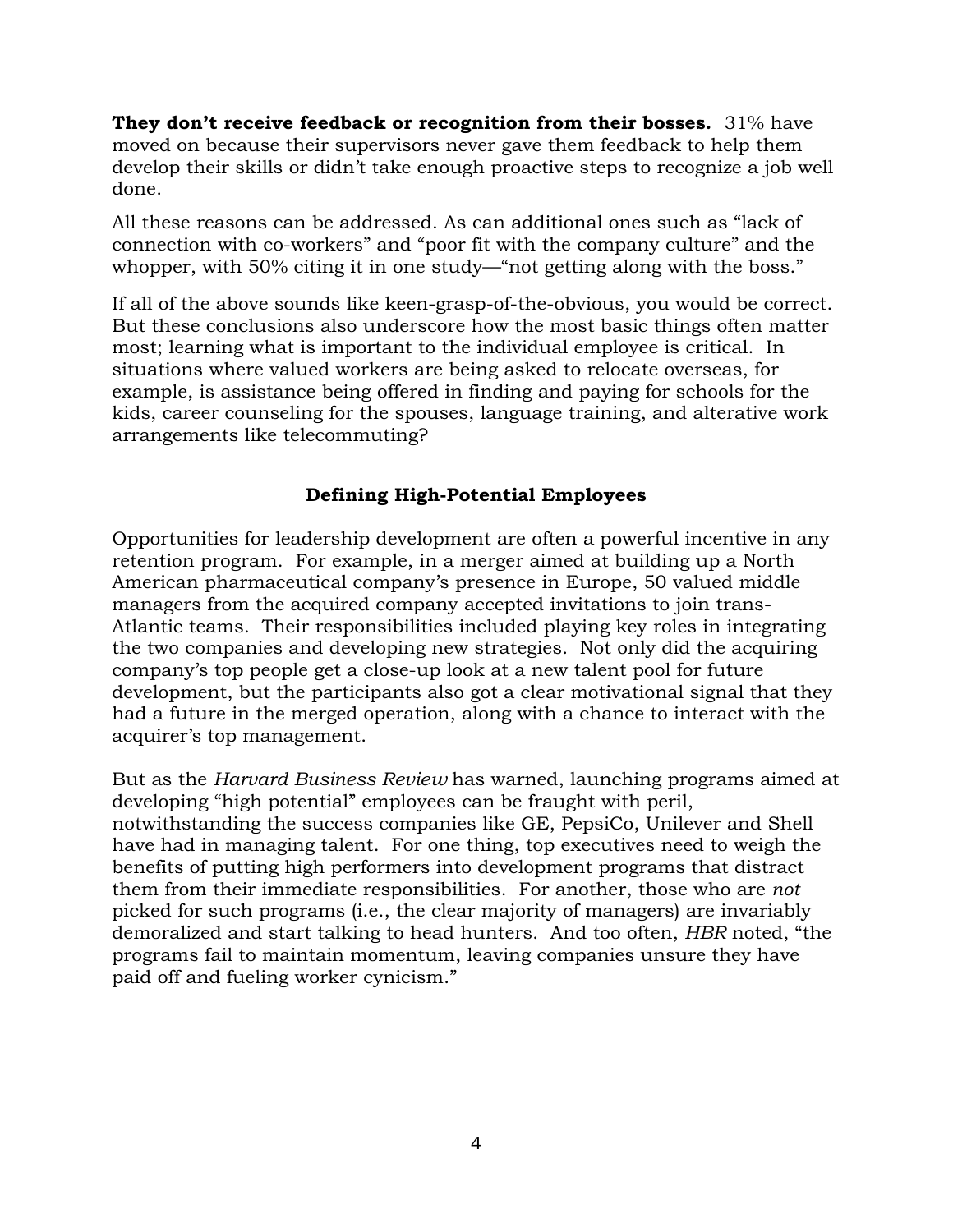There's no one-size-fits-all solution here, no off-the-shelf version that can be applied everywhere. The development program must be tied directly to the corporation's overall strategy. A company trying to aggressively expand by acquiring emerging market firms, for example, needs a very different program from one for a firm that is pursuing low-cost leadership through operational and productivity improvements, *HBR* noted. Often, the Harvard researchers found, companies they surveyed had launched high-potential programs without clearly establishing what they meant by "potential." Such initiatives are bound to fail.

The Harvard Business School definition of potential is a person's "ability to grow and to handle responsibilities of greater scale and scope." "High potentials" see themselves as change agents who derive insight from a vast range of information by applying transformative new ideas; they engage with others and demonstrate resolve; they seek understanding by constantly exposing themselves to new ideas and experiences; they seek to make a positive impact on others for the good of the entire organization; and they have a passion for team-building and making things happen.

# **Rethinking the Career Track**

Internal programs that identify such people and nurture them accomplish two things: identification of the company's most promising future leaders, and "locking them in" emotionally and professionally to the corporate mission, thereby creating a natural barrier to defection.

One way to energize those who may feel a lack of growth because of a perceived clogged management pipeline is to rethink the basics of the classic career track. Take away the traditional "ladder" and replace it with a "matrix" of different challenges and opportunities to stimulate problem solving in different environments. Removing the traditional ladder also energizes those technical employees (such as many STEM types) who feel no need to "advance" to management or leadership positions. Such employees can be very loyal if they feel that they are truly developing and using their skills in service to the corporate mission; promotions and new titles are not necessarily motivating forces.

"Re-recruit" your most promising people for these assignments. Job rotation like this has become a science at places like GE, Cargill and P&G, corporations that stretch personnel and stimulate problem-solving in bigger scale, bigger scope positions—often in different locations that bring novelty and the need to adapt. But again, the Harvard researchers issue a warning: Don't overload people. There is a fine line between a challenging assignment and an overwhelming one.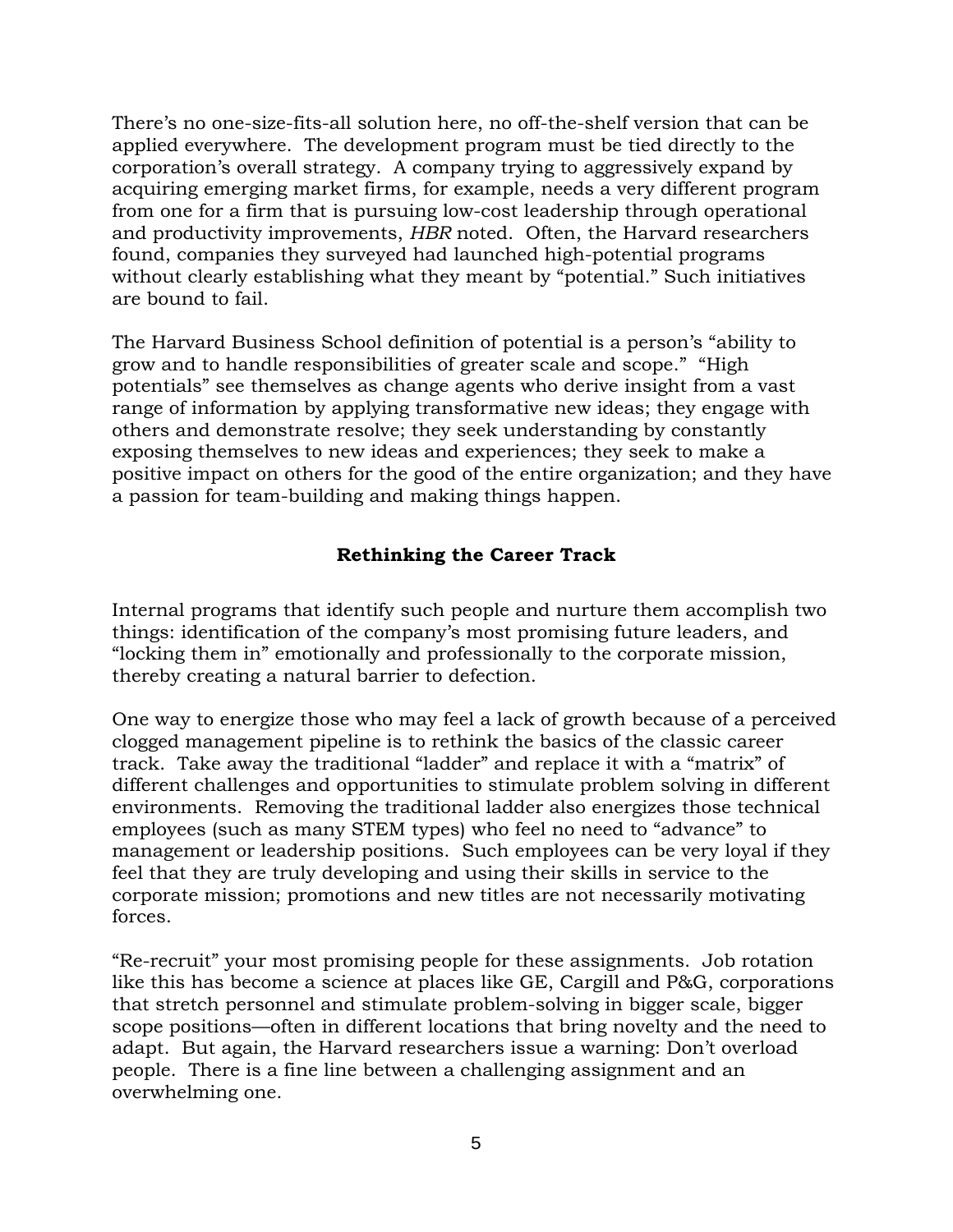#### **Benefits, Perks and Corporate Culture**

A "must have" element of any retention program, of course, is a competitive benefits package, profit sharing and medical provisions that give employees an incentive to stay. These programs can be early casualties of cost cutting when times are tough, so this may be the year to revisit them. Generous benefit programs are always high on the list of reasons employees stick around.

Consider adding perks that don't cost a lot but acknowledge employees have lives outside of work: flexible hours, telecommuting options, a generous vacation policy, catered sandwiches or pizza for those who must work late, and a car service home on those nights. Simple things that may seem obvious but build loyalty.

A culture that seems to be constantly about work is off-putting. Chris Evans, founder of The Purposeful Culture Group, says, "If leaders model 80-hour weeks and they respond to e-mails at 1:00 a.m, those norms trickle down to employees…If leaders model taking their vacation time—all four weeks every year—that can trickle down, inspiring managers to take their vacations and to encourage their employees to take theirs."

#### **Communicating Commitment**

Central to implementing an enhanced retention program is a parallel internal communications plan, focused on highlighting and reinforcing the company's commitment to employee well being. Elements should include regular newsletters, and "town meetings" to update everyone on broad corporate developments and goals.

Most importantly, the core factor of internal communication should be direct engagement with individual employees, including a substantive annual review process, where they get feedback from management, including candid, constructive criticism. But this should not be limited to just once a year. It should be a constant process, with supervisors and senior management showing respect and appreciation for an individual's performance. Says employee engagement expert Kevin Sheridan: "Regularly thank people for their work. Admit when you make a mistake. Apologize."

The absence of this kind of communication and interaction puts valued employees out in the desert with no water. Don't let that happen to your company. Otherwise you'll be spending more time than you wanted filling new openings.